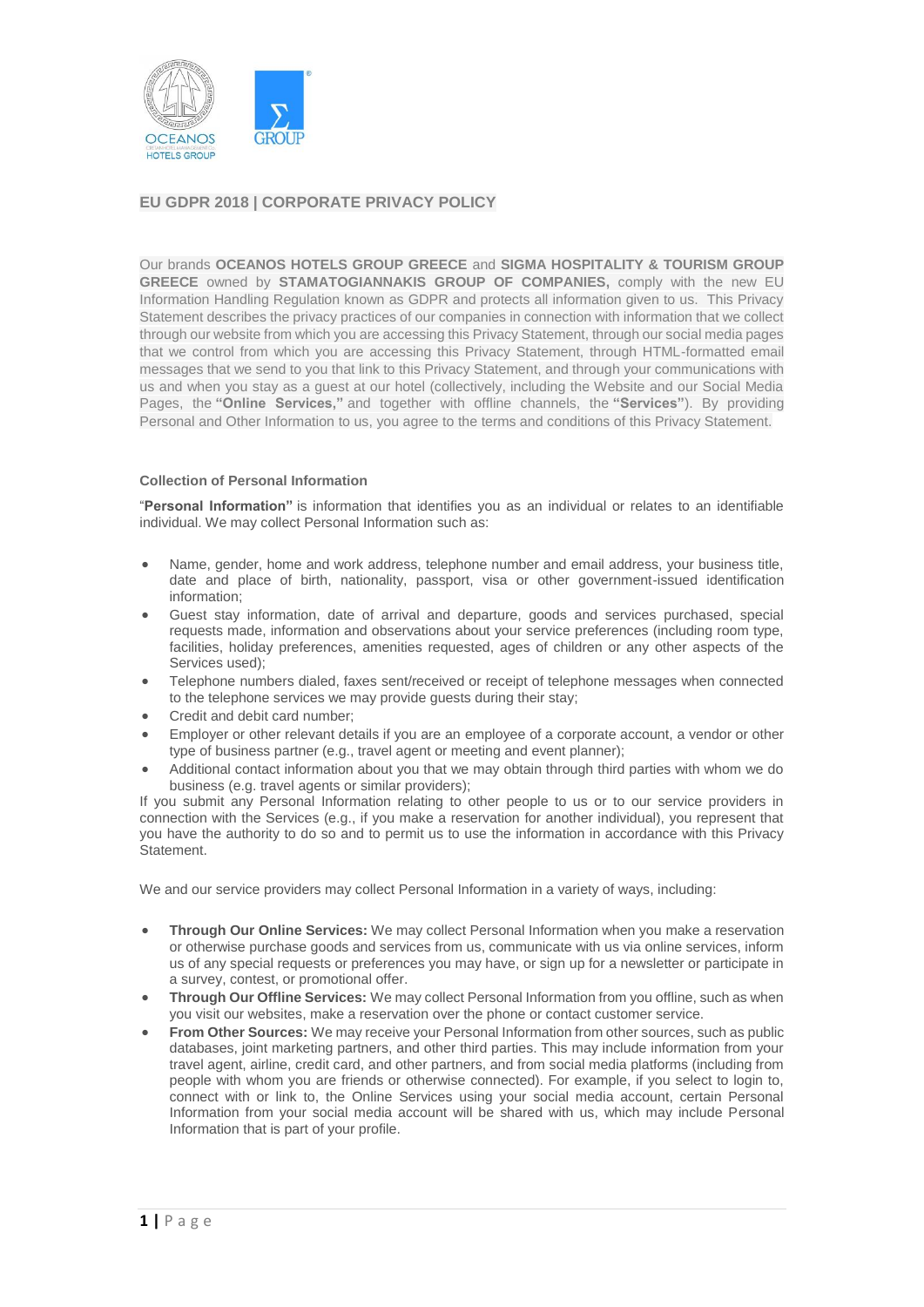

## **Use of Personal Information**

We may use Personal Information in a variety of ways, including:

- To provide the services you request, such as to facilitate reservations, send confirmations or prearrival messages, to assist you with meetings, events or celebrations, and provide you with other information about the area and our hotel..
- To complete and fulfill your reservation and stay, for example, to process your payment, ensure that your room is available, and provide you with related customer service.
- To send you administrative information, marketing communications, promotional offers, periodic customer satisfaction, market research or quality assurance surveys.
- To personalize your experience when you stay in our properties and with respect to the Online Services by presenting products and offers tailored to you.
- For our business purposes, such as data analysis, audits, security and fraud monitoring and prevention (including through the use of closed circuit television, card keys, and other security systems), developing new products, enhancing, improving or modifying our Services, identifying usage trends, determining the effectiveness of our promotional campaigns and operating and expanding our business activities.

## **Disclosure of Personal Information**

Your Personal Information may be disclosed in connection with the following services that we provide:

- **Reservations:** The Personal Information you provide to us for making a reservation is processed for the purpose of meeting your reservation request. After your stay we retain your Personal Information including details of your stay, preferences, room/accommodation type and amenities used.
- **To Service Providers:** We may disclose Personal Information to our third party service providers who provide services such as transport from/to the airport, spa, Kids Club, boat rentals and restaurants within our hotel, website hosting, data analysis, payment processing, order fulfillment, information technology and related infrastructure provision, customer service, email delivery, auditing and other services.
- **Through Social Media:** We may disclose your Personal Information to your friends associated with your social media account, to other website users and to your social media account provider, in connection with your social sharing activity, such as if you connect your social media account to other Online Services or log-into other Online Services from your social media account. By connecting Other Online Services with your social media account, you authorize us to share information with your social media account provider, and you understand that the use of the information we share will be governed by the social media site's privacy policy. If you do not want your Personal Information shared with other users or with your social media account provider, please do not connect your social media account with Other Online Services.
- We may also use and disclose Personal Information as we believe to be necessary or appropriate: (a) under applicable law, including laws outside your country of residence; (b) to comply with legal process; (c) to respond to requests from public and government authorities, including public and government authorities outside your country of residence; (d) to enforce our terms and conditions; (e) to protect our operations or those of any of our affiliates; (f) to protect our rights, privacy, safety or property, and/or that of our affiliates, you or others; and (g) to allow us to pursue available remedies or limit the damages that we may sustain.

#### **Collection of Other Information**

"**Other Information"** is any information that does not reveal your specific identity or does not directly relate to an individual, such as:

- Browser and device information
- Information collected through cookies, pixel tags and other technologies
- Demographic information and other information provided by you
- Aggregated information

If we are required to treat Other Information as Personal Information under applicable law, then we may use it for the purposes for which we use and disclose Personal Information as detailed in this Statement.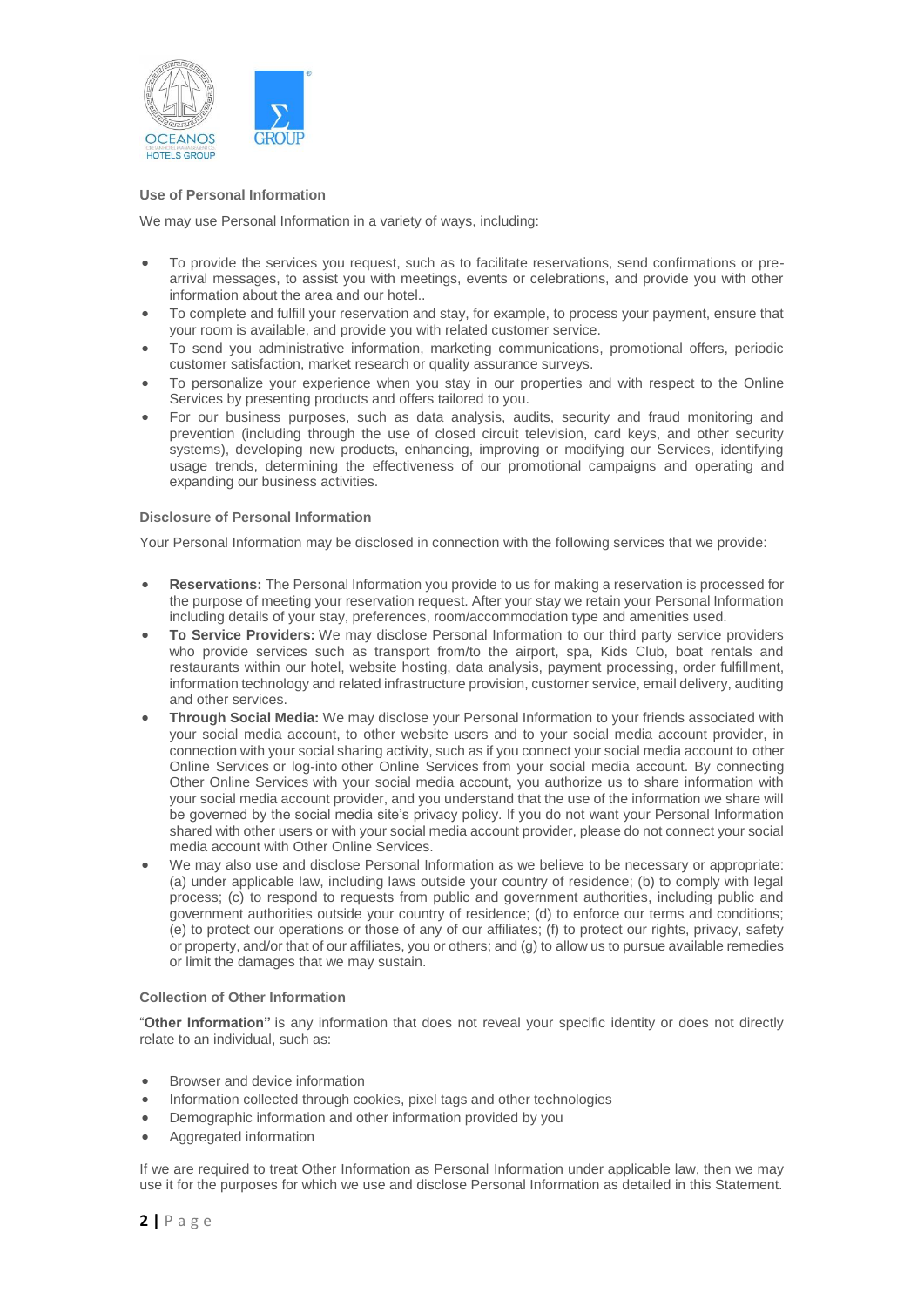

We and our third party service providers may collect Other Information in a variety of ways, including:

- **Through your browser or device:** Certain information is collected by most browsers or automatically through your device, such as your Media Access Control (MAC) address, computer type (Windows or Macintosh), screen resolution, operating system name and version, device manufacturer and model, language, Internet browser type and version and the name and version of the Online Services (such as the Apps) you are using. We use this information to ensure that the Online Services function properly.
- **Using cookies:** Cookies are pieces of information stored directly on the computer or mobile device that you are using. Cookies allow us to collect information such as browser type, time spent on the Online Services, pages visited, referring URL, language preferences, and other aggregated traffic data. We and our service providers use the information for security purposes, to facilitate navigation, to display information more effectively, to collect statistical information, to personalize your experience while using the Online Services and to recognize your computer in order to assist your use of the Online Services, such as for the online reservation process. We also gather statistical information about use of the Online Services in order to continually improve their design and functionality, understand how they are used and assist us with resolving questions regarding them.

Cookies further allow us to select which of our advertisements or offers are most likely to appeal to you and display them while you are on the Online Services or to send you advertisements and marketing emails. We may also use cookies or other technologies to track responses to our online advertisements and marketing emails. If you do not want information collected through the use of cookies, there is a simple procedure in most browsers that allows you to automatically decline cookies or be given the choice of declining or accepting the transfer to your computer of a particular cookie (or cookies) from a particular site. You may also wish to refer to <http://www.allaboutcookies.org/manage-cookies/index.html> . You can choose whether to accept cookies by changing the settings on your browser. If, however, you do not accept cookies, you may experience some inconvenience in your use of the Online Services. For example, we may not be able to recognize your computer, and you may need to log in every time you visit. You also may not receive advertising or other offers from us that are relevant to your interests and needs. At this time, we do not respond to browser "Do-Not-Track" signals.

- **Using pixel tags and other similar technologies:** Pixel tags (also known as web beacons and clear GIFs) may be used in connection with some Online Services to, among other things, track the actions of users of the Online Services (including email recipients), measure the success of our marketing campaigns and compile statistics about usage of the Online Services and response rates. We also use Google Analytics and Adobe Analytics, which uses cookies and similar technologies to collect and analyze information about use of the Services and report on activities and trends. These services may collect information regarding the use of other websites, apps and online resources. You can learn about Google's practices by going to [www.google.com/policies/privacy/partners/,](http://www.google.com/policies/privacy/partners/) and opt-<br>out by downloading the Google Analytics opt-out browser add-on, available out by downloading the Google Analytics opt-out browser add-on, available at <https://tools.google.com/dlpage/gaoptout> . You can learn more about Adobe and opt-out by visitin[ghttp://www.adobe.com/privacy/opt-out.html.](http://www.adobe.com/privacy/opt-out.html)
- **IP Address:** Your IP address is a number that is automatically assigned to the computer that you are using by your Internet Service Provider (ISP). An IP address may be identified and logged automatically in our server log files whenever a user accesses the Online Services, along with the time of the visit and the page(s) that were visited. Collecting IP addresses is standard practice and is done automatically by many websites, applications and other services. We use IP addresses for purposes such as calculating usage levels, diagnosing server problems and administering the Online Services. We may also derive your approximate location from your IP address.

**By aggregating information:** Aggregated Personal Information does not personally identify you or any other user of the Services (for example, we may aggregate Personal Information to calculate the percentage of our users who have a particular telephone area code).

#### **Use and Disclosure of Other Information**

We may use and disclose Other Information for any purpose, except where we are required to do otherwise under applicable law. In some instances, we may combine Other Information with Personal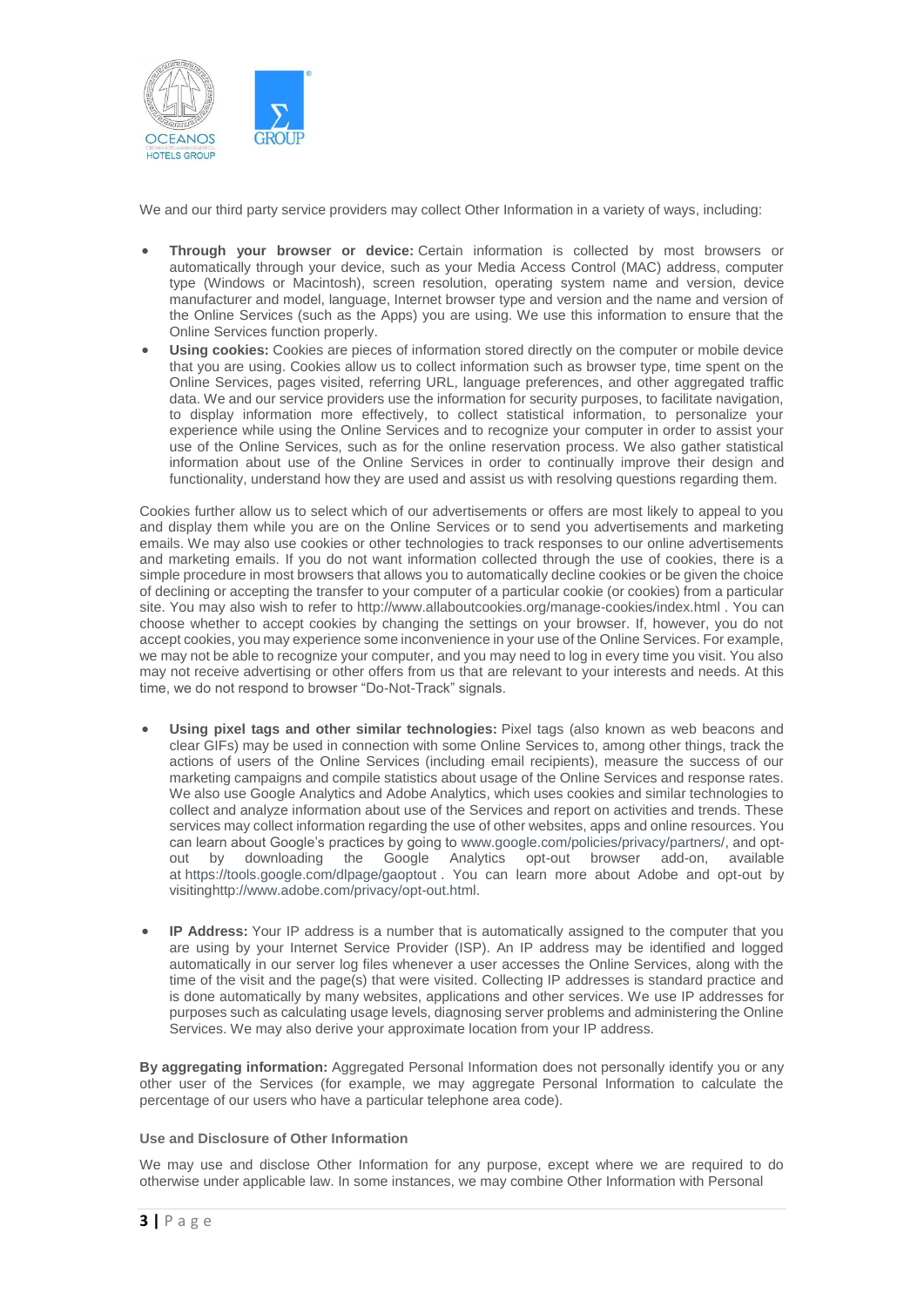

Information (such as combining your name with your location). If we do, we will treat the combined information as Personal Information as long as it is combined.

**Third Party Services:** This Privacy Statement does not address, and we are not responsible for, the privacy, information or other practices of any third parties, including any third party operating any site or service to which the Services link, third party payment services, or any third-party website that is the landing page of the high-speed Internet providers at our hotel. The inclusion of a link on the Online Services does not imply endorsement of the linked site or service by us or by our affiliates. We have no control over, and are not responsible for, this third party's collection, use and disclosure of your Personal Information.

In addition, we are not responsible for the information collection, use, disclosure or security policies or practices of other organizations, such as Facebook, Apple, Google, Microsoft, or any other app developer, app provider, social media platform provider, operating system provider, wireless service provider or device manufacturer, including with respect to any Personal Information you disclose to other organizations through or in connection with the Apps or our Social Media Pages.

#### **Security**

We seek to use reasonable organizational, technical and administrative measures to protect Personal Information within our organization. Unfortunately, no data transmission or storage system can be guaranteed to be 100% secure. If you have reason to believe that your interaction with us is no longer secure (for example, if you feel that the security of your account has been compromised), please immediately notify us in accordance with the *"Contacting Us"* section below.

#### **Choices, Access and Retention**

If you no longer want to receive marketing-related emails from us on a going-forward basis, you may opt out by visiting our unsubscribe page or by following the instructions in any such email you receive from us.

We will try to comply with your request(s) as soon as reasonably practicable. Please note that if you optout of receiving marketing-related emails from us, we may still send you important administrative messages, from which you cannot opt-out (for example invoicing, Audit or TAX purposes).

Within thirty days of receiving such a request, we will provide a list of the categories of personal information disclosed to third parties for third-party direct marketing purposes during the immediately preceding calendar year, along with the names and addresses of these third parties. This request may be made no more than once per calendar year. We reserve our right not to respond to requests submitted to addresses other than the addresses specified in this paragraph.

#### **How you can access, change or suppress your Personal Information:**

If you would like to review, correct, update, suppress or delete Personal Information that you have previously provided to us, you may contact us at info@oceanoshotels.gr or previously provided to us, you may contact us at [info@oceanoshotels.gr](mailto:info@oceanoshotels.gr) or [info@sigmahospitalitygroup.com](mailto:info@sigmahospitalitygroup.com)

## **Oceanos Hotels Group Greece | Sigma Hospitality & Tourism Group Greece**

#### **Head Office: Plaza Business Center, 1 Pireos Street, GR73131, Chania, Crete, Greece**

In your request, please make clear what Personal Information you would like to have changed, whether you would like to have your Personal Information suppressed from our database, or other limitations you would like to put on our use of your Personal Information. For your protection, we may only implement requests with respect to the Personal Information associated with the particular email address that you use to send us your request, and we may need to verify your identity before implementing your request. We will try to comply with your request as soon as reasonably practicable.